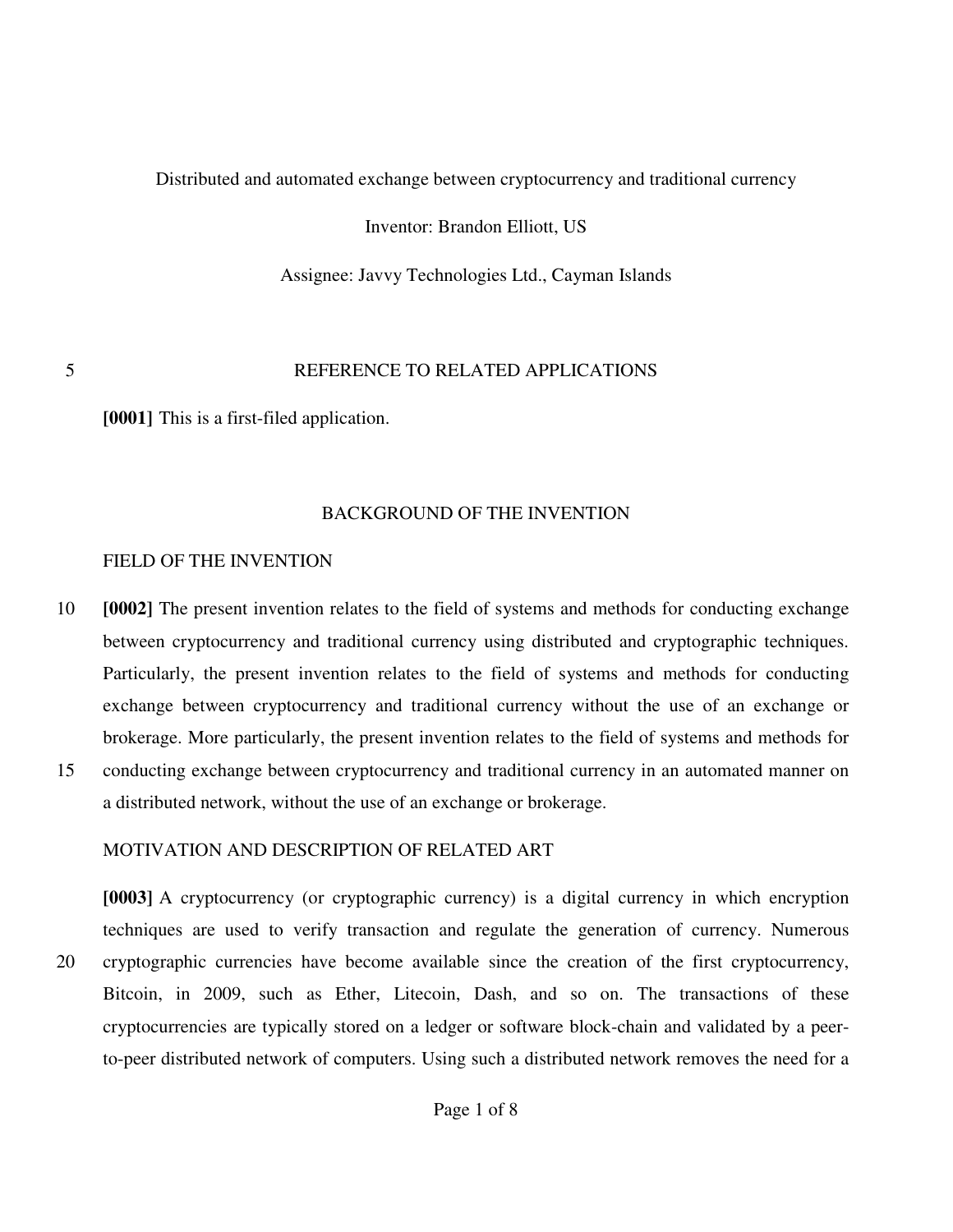third party to validate transactions. The increasing popularity of cryptocurrencies reflects the 25 desire for an alternative to traditional currencies, e. g. FIAT money, so that fast, low-cost, universally available transaction of currency is available to online users, operating independently of a central bank.

**[0004]** A virtual cryptographic wallet, (hereinafter termed "crypto wallet" or "wallet"), is a tool for cryptocurrency users to store cryptographic keys and cryptographic currency, and to facilitate 30 online transactions including sending and receiving of a cryptocurrency. Currently, however, cryptocurrencies cannot be conveniently purchased or sold. Exchange between cryptocurrencies and FIAT money is usually conducted by using the service of an asset exchange or online brokerage company. A user needs to first register and verify an account with the exchange or brokerage company and then add a number of payment options such as credit or debit cards, bank 35 accounts, or wire transfers of funds. Typically the account verification process requires a copy of the user's driver's license and detailed personal information. After the account is verified, further details from the user may be required to expand the buying limits. This process is both time consuming (usually taking days or weeks) and costly for the users, and may potentially result in personal information breaches and identity theft. In addition, the centralized exchange process in 40 part defeats the purpose of the decentralized, secure nature of cryptocurrencies since the exchange transactions are conducted via traditional means, and are associated with the usual risks of fraudulent transactions before the settlement. The lack of easy-to-use and secure currency

- exchange options have become an important limiting factor holding cryptocurrency back from reaching the mainstream.
- 45 **[0005]** Therefore, it is desirable to develop a crypto wallet integrated with currency exchange functions that are secure and automated, operating on a distributed network, and independent of a third-party exchange or brokerage service.

## SUMMARY OF THE INVENTION

Page 2 of 8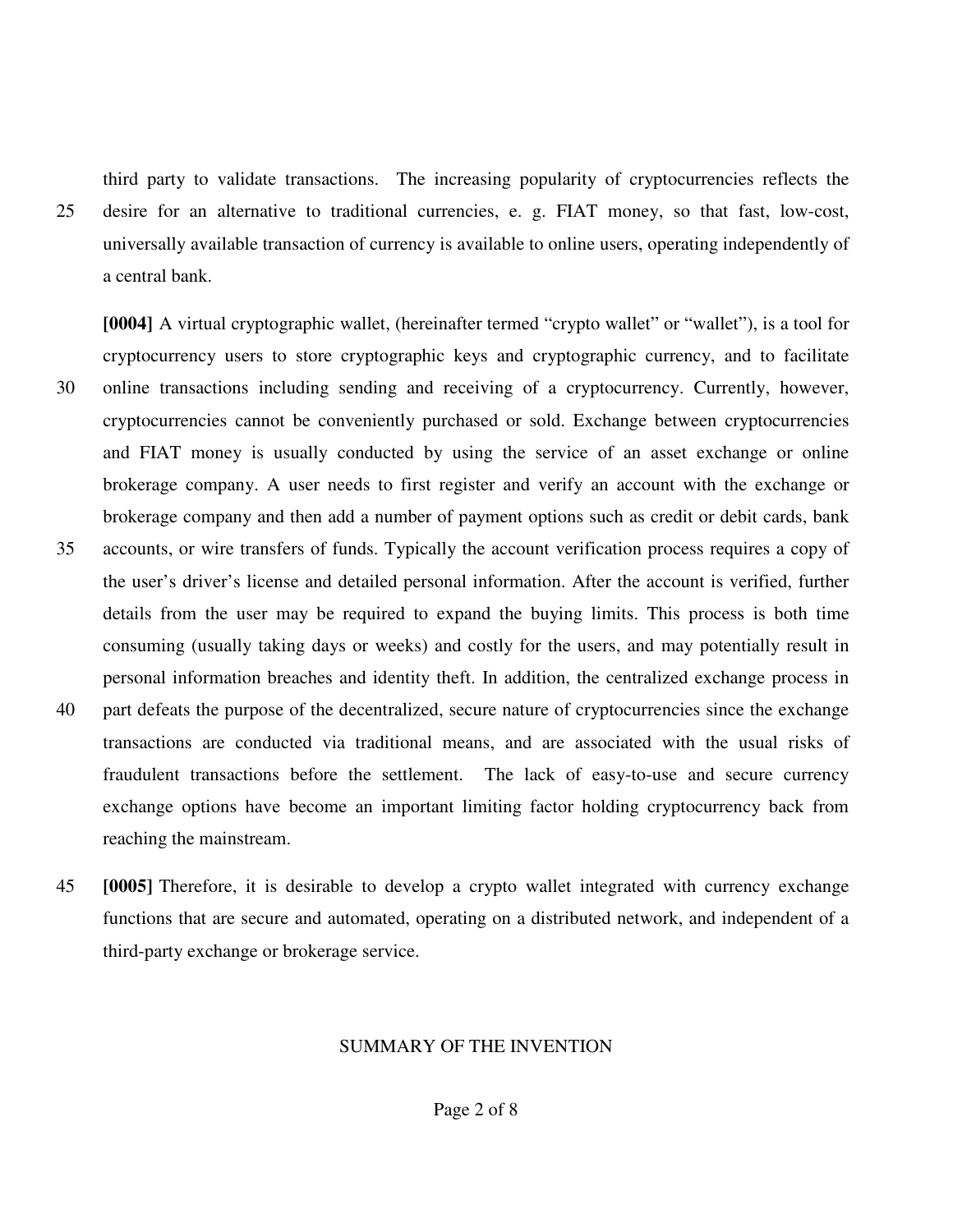50 **[0006]** The objective of the present invention to provide a crypto wallet integrated with currency exchange functions that are secure and automated, operating on a distributed network, and independent of a third-party exchange service.

**[0007]** In one aspect of the present invention, in addition to the functions of a typical crypto wallet, a distributed and automated exchange between cryptocurrency and FIAT money is 55 integrated within the wallet. The process does not rely on a third-party exchange or brokerage service, largely eliminating the cost, time-delay, and risk associated with traditional settlement technologies.

**[0008]** In another aspect of the present invention, the cross-currency exchange function is accomplished by a 2-phase process. In the first phase, the wallet generates an order, signs it 60 cryptographically, and broadcasts it to the network. In the second phase, the network nodes confirm each order transaction request and completes the transaction.

**[0009]** In yet another aspect of the present invention, at each phase of the transaction process, additional security and verification measures may be taken to ensure the legitimacy of the transaction.

65 **[0010]** The above invention aspects will be made clear in the drawings and detailed description of the invention.

### BRIEF DESCRIPTION OF THE DRAWINGS

**[0011]** Fig. 1 is an overall system layout of an embodiment of the present invention.

70 **[0012]** Fig. 2 is a flowchart showing the overall cross-currency exchange process of an embodiment of the present invention.

**[0013]** Fig. 3 is a flowchart showing further details of the crypto transfer settlement process of an embodiment of the present invention.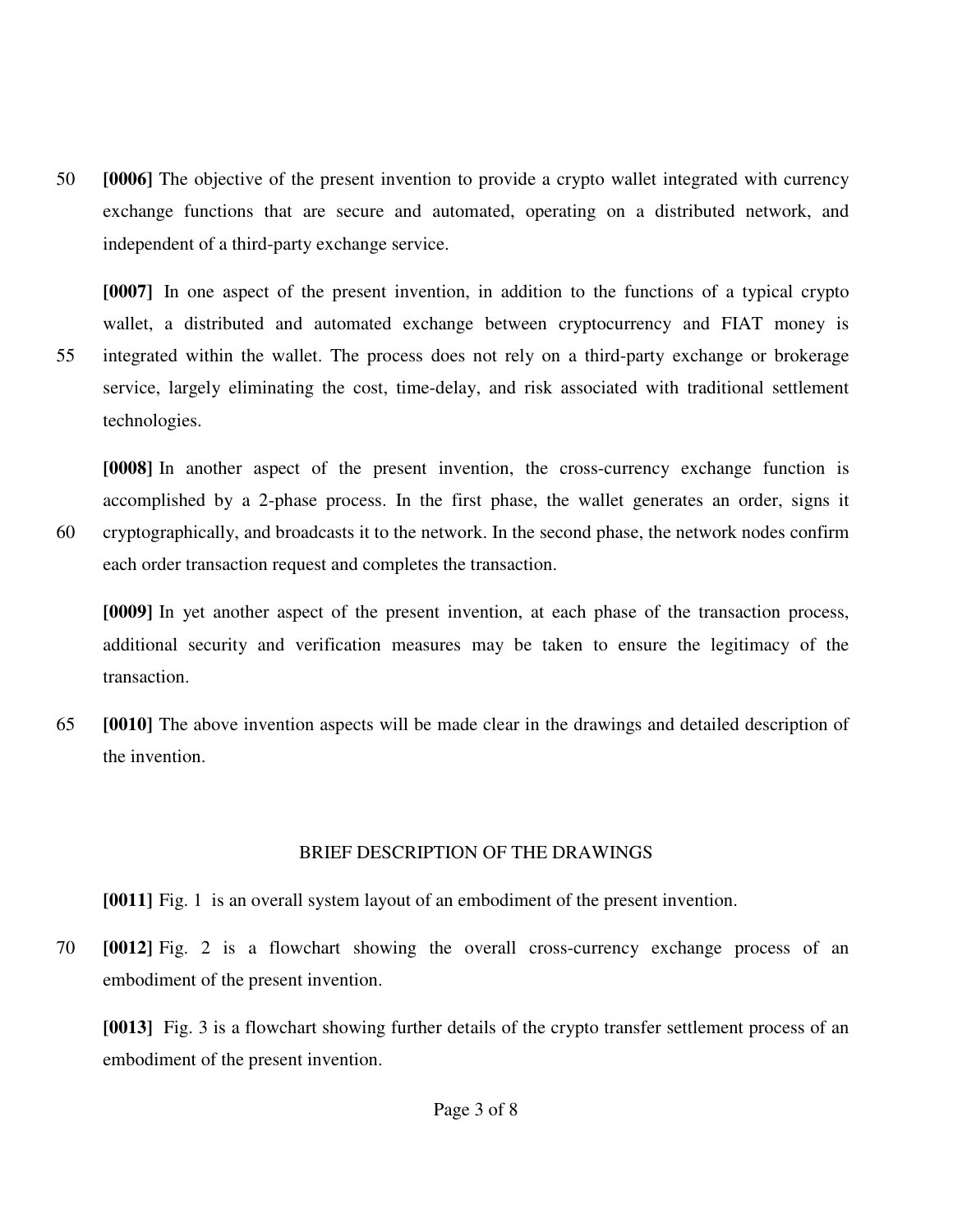**[0014]** Fig. 4 is a flowchart showing further details of the FIAT transfer settlement process of an 75 embodiment of the present invention.

DETAILED DESCRIPTION OF THE INVENTION

**[0015]** The disclosed technology provides a crypto wallet integrated with distributed and automated exchange operation between cryptocurrency and FIAT money. The exchange may be 80 performed between crypto wallets, or importantly, between a crypto wallet and a non-crypto wallet entity, such as a bank account via banking APIs and verified through a distributed network.

**[0016]** The processes described in this disclosure can be implemented by software, by programmable circuitry configured by software and/or firmware, or entirely by special-purpose circuitry, or in a combination of such forms.

85 **[0017]** In the detailed description, numerous specific details are set forth in order to provide a thorough understanding of the invention. However, it will be understood by those skilled in the art that these are specific embodiments, and that the present invention may be practiced also in different ways that embody the characterizing features of the invention as described herein. Additionally, some well-known structures or functions may not be shown or described in detail, so 90 as to avoid unnecessarily obscuring the relevant description of the various embodiments.

**[0018]** Fig. 1 is an overall system layout of an embodiment of the present invention. A crypto wallet 100 is in communication with a distributed network 200 with multiple peer nodes 220. The distributed network 200 communicates with a banking API 720 of a financial institution 700 and serves as the communication pathway between the crypto wallet 100 and the bank API 720. The 95 crypto wallet 100 may hold one or more types of cryptocurrencies 110. The banking API is in

- communication with one or more accounts 750, which may hold FIAT cash or other asset positions.
	- Page 4 of 8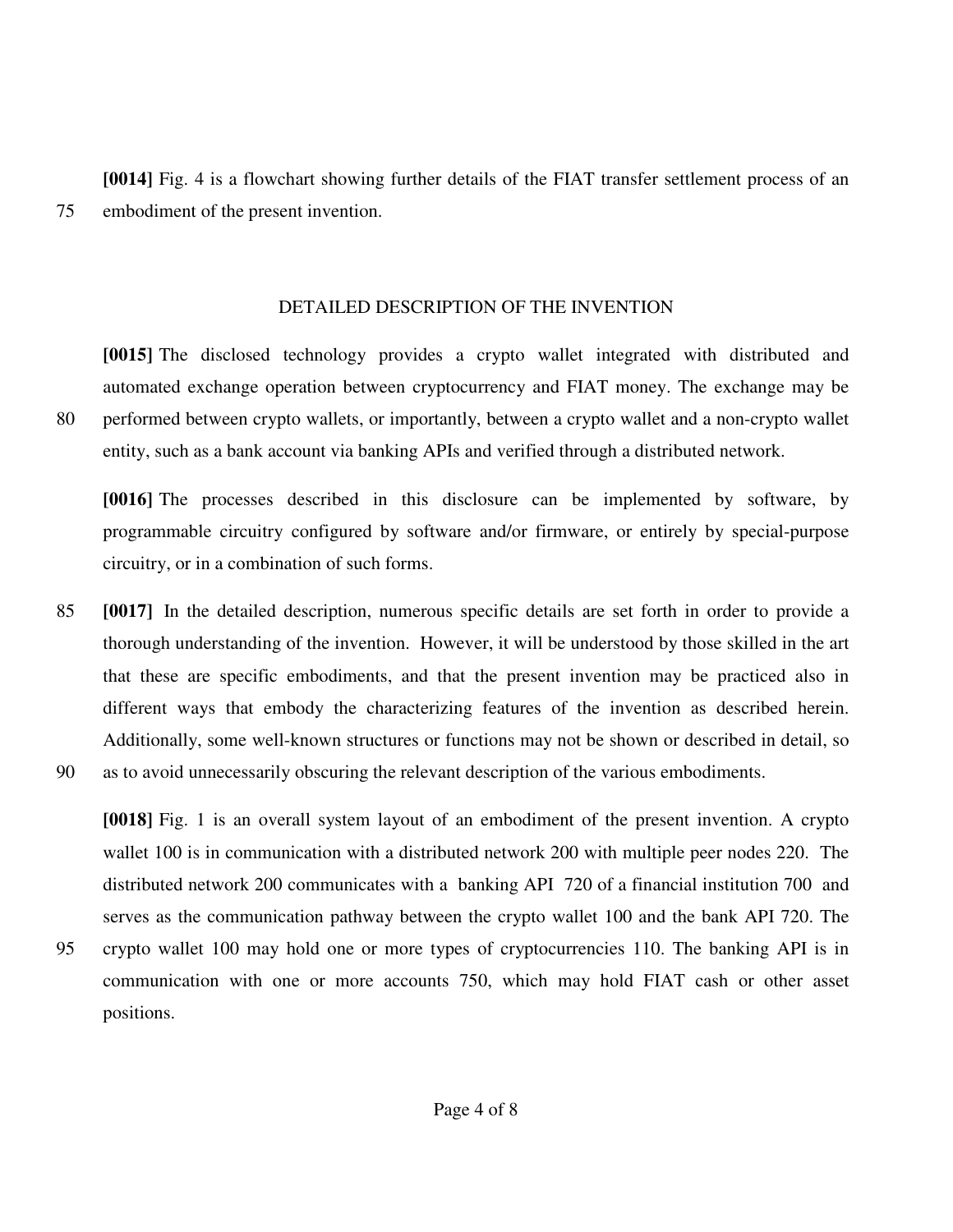**[0019]** Fig. 2 shows a flowchart of the overall cross-currency exchange process of an embodiment of the present invention. First the wallet 100 cryptographically signs a BUY or SELL order and 100 broadcasts the order to the distributed network 200 (301), then the peer nodes 220 of the network 200 confirm the validity of the broadcasted transaction (305). In the next step, a decision is made by the peer nodes 220 whether the broadcasted message is a BUY order (309). In this illustrated embodiment, a BUY order is a conversion from FIAT money to cryptocurrency, and alternatively, a SELL order is a conversion from cryptocurrency to FIAT money.

- 105 **[0020]** If the peer nodes 220 confirm that it is a BUY order in step 309, then a verification step is optionally performed to check if the crypto address is a known "bad" address (320), i. e., if the crypto address is associated with an entity on a blacklist provided by one or more monitory or regulatory agencies, for example, by the Office of Foreign Assets Control (OFAC). If the crypto address is indeed on a blacklist, the transaction is cleared from the memory pool (mempool) and 110 the wallet 100 with a returned failure message and reasoning (450) and the transaction request is
- terminated (600). If the crypto address initial check is passed, the FIAT transfer settlement checking process is started. In this process, the peer nodes periodically check for confirmation of funds settlement for a given transaction ID (410) to determine whether the funds have been cleared (435). Once the funds are cleared, the crypto transfer is initiated and the wallet order is updated
- 115 (445). In this case, the crypto purchase is successfully made and the process is terminated (600). During the period of time when the funds are not cleared, a timeout check (440) is made to see if a predetermined time limit has been reached. Within the time limit, the check for settlement confirmation step (410) is repeated. When the time limited has been reached without a confirmation of cleared funds, the BUY order expires and the transaction is cleared from the 120 memory pool (mempool) and the wallet 100 with a returned failure message and reasoning (450) and the transaction request is terminated (600).

**[0021]** If the peer nodes 220 confirm that it is a SELL order in step 309, a verification step is optionally performed to check if the bank account or the account holder name is on a blacklist provided by one or more monitory or regulatory agencies, for example, by the Office of Foreign

125 Assets Control (OFAC). If the bank account or account holder name is indeed on a blacklist, the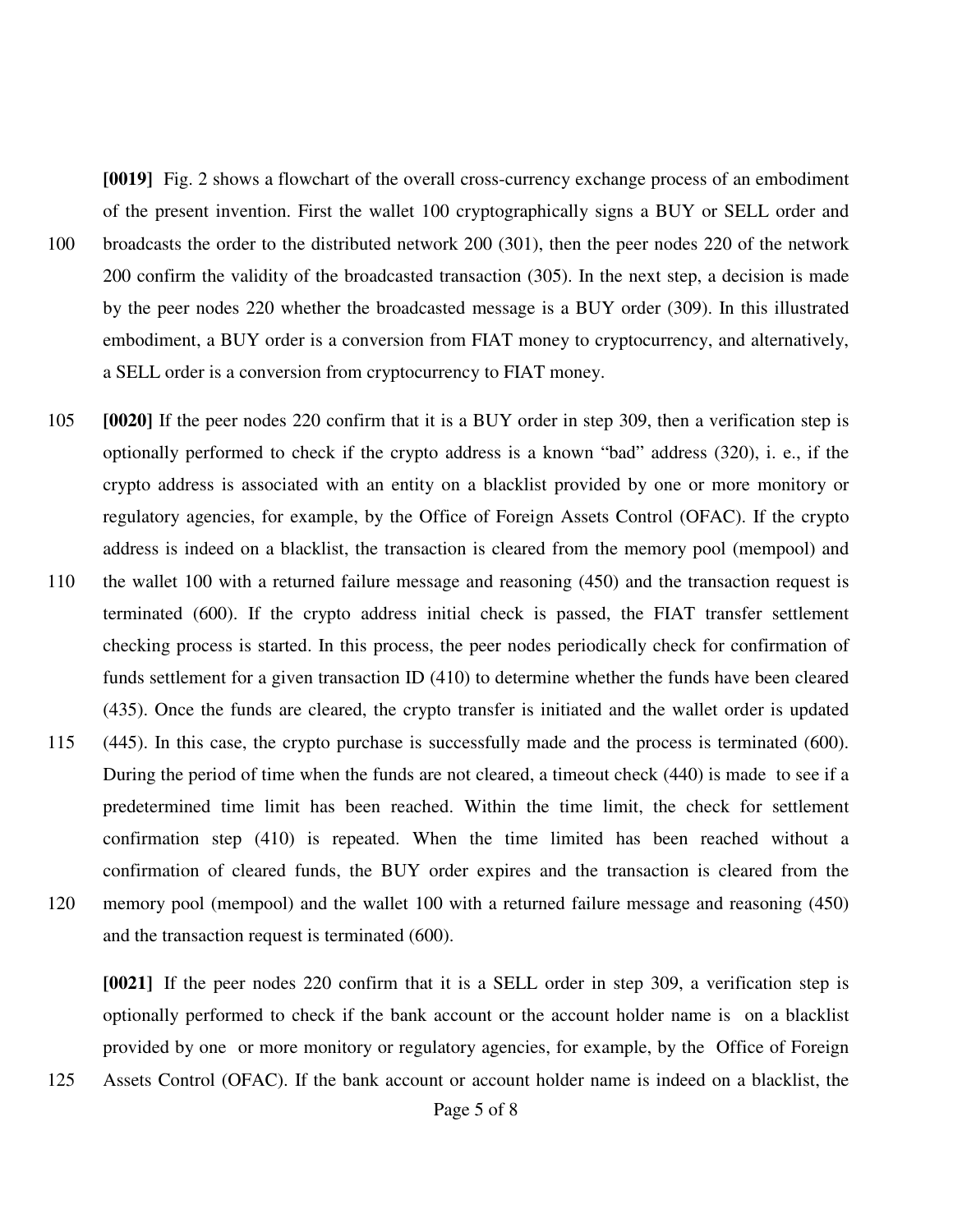SELL order is cleared from the memory pool (mempool) and the wallet 100 with a returned failure message and reasoning (550) and the transaction request is terminated (600). If initial account check is passed, the crypto transfer settlement checking process is started. In this process, the peer nodes 220 periodically check for confirmation of crypto transfer to incoming crypto address for the

130 given transaction ID (510) to determine whether the funds have been cleared (535). Once the funds are cleared, the FIAT transfer is initiated and the wallet order is updated (545). The crypto SELL is successfully made and the process is terminated (600). During the period of time when the funds are not cleared, a timeout check (540) is made if a predetermined time limit has reached. Within the time limit, the check for settlement confirmation step (510) is repeated. When the time limited has 135 been reached without a confirmation of cleared funds, the SELL order expires and the transaction is cleared from the memory pool (mempool) and the wallet 100 with a returned failure message and

reasoning (550) and the transaction request is terminated (600).

**[0022]** Fig. 3 is a flowchart showing further details of the crypto transfer settlement process 400 of an embodiment of the present invention. First, the peer nodes 220 are checked to see whether X 140 number of blockchain peer nodes confirm the transaction (401). Here, X is a predetermined number chosen for a specific embodiment of the system. The choice of X may be varied depending on one or multiple factors of the system specification. When the confirmation is not reached by all X number of nodes, the peer nodes 220 repeat the checking for blockchain confirmation (470 and 475) until a timeout is reached (477). In the timeout scenario, the process is aborted with 145 termination (490). When all X peer nodes 220 confirm the transaction order, the FIAT transfer is confirmed via the corresponding banking API 720, and the wallet 100 is updated with the pending transfer (460). Next if a confirmation is returned by the banking API 720 (465), the transfer confirmation is successful and the process is terminated (490). If the banking API 720 does not confirm the transaction, an error message is relayed to the wallet order and the administrator is 150 notified (467), the process is aborted with termination (490).

**[0023]** Fig. 4 is a flowchart showing further details of the FIAT transfer settlement process 500 of an embodiment of the present invention. The system keeps waiting for a confirmation communication from the financial institution 700, for example, via an email message (501). The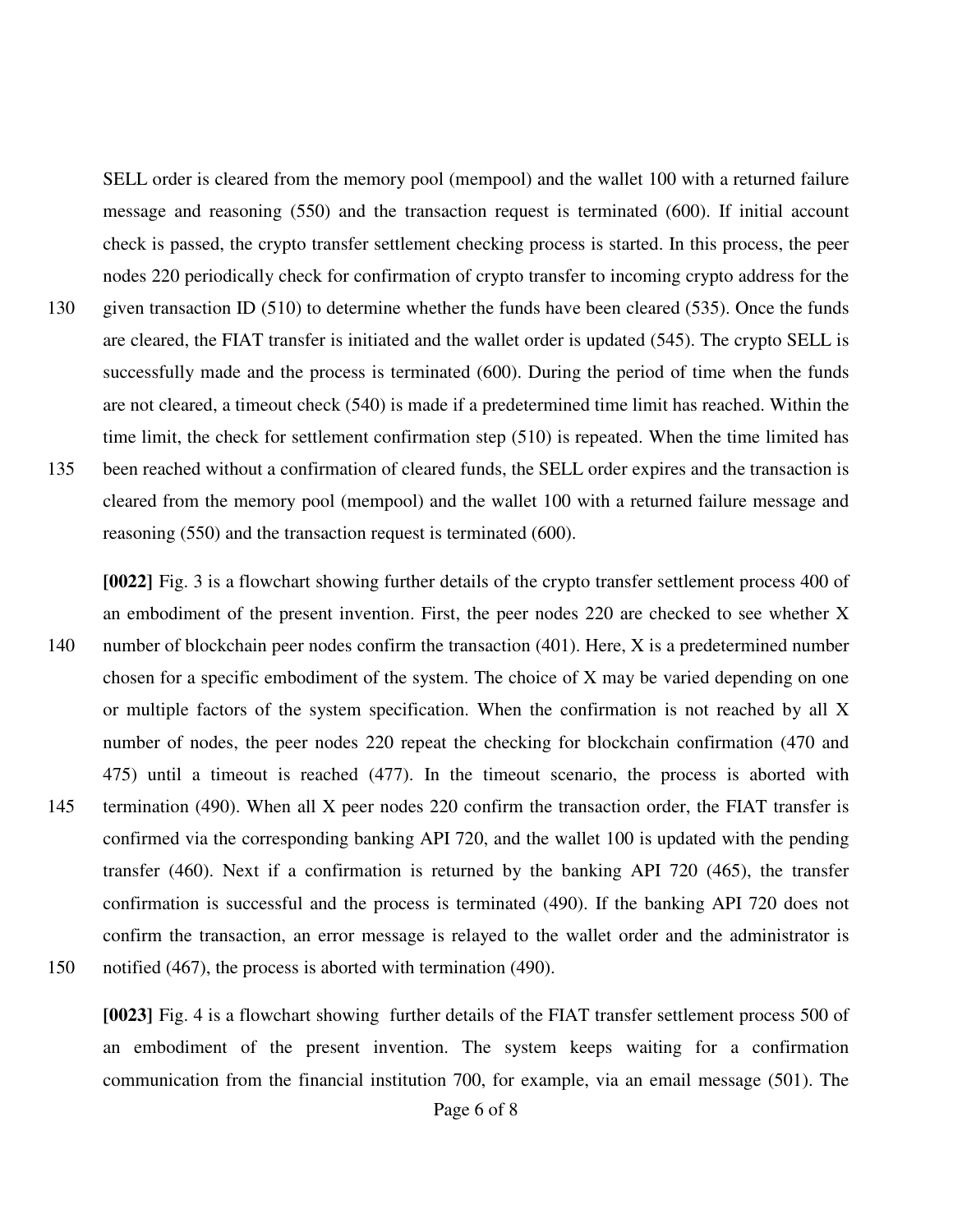peer nodes 220 of the distributed network 200 keep checking for email from the financial 155 institution 700 (560). When the peer nodes determine that the email exist (562), they check whether the transaction ID matches the intended transaction (566), and if so, check if the funds have been settled (568). When the fund settlement is confirmed by the peer nodes 220, the checking process returns (590) with a positive result. Both the email checking 562 and fund settlement checking 568 processes are repeated until a positive return or a when a predetermined time limited is reached, i. 160 e. a timeout. When the timeout is reached for either processes 562 or 566, the settlement checking process is aborted with termination (590).

**[0024]** The foregoing description and accompanying drawings illustrate the principles, preferred or example embodiments, and modes of assembly and operation, of the invention; however, the invention is not, and shall not be construed as being exclusive or limited to the specific or particular

165 embodiments set forth hereinabove.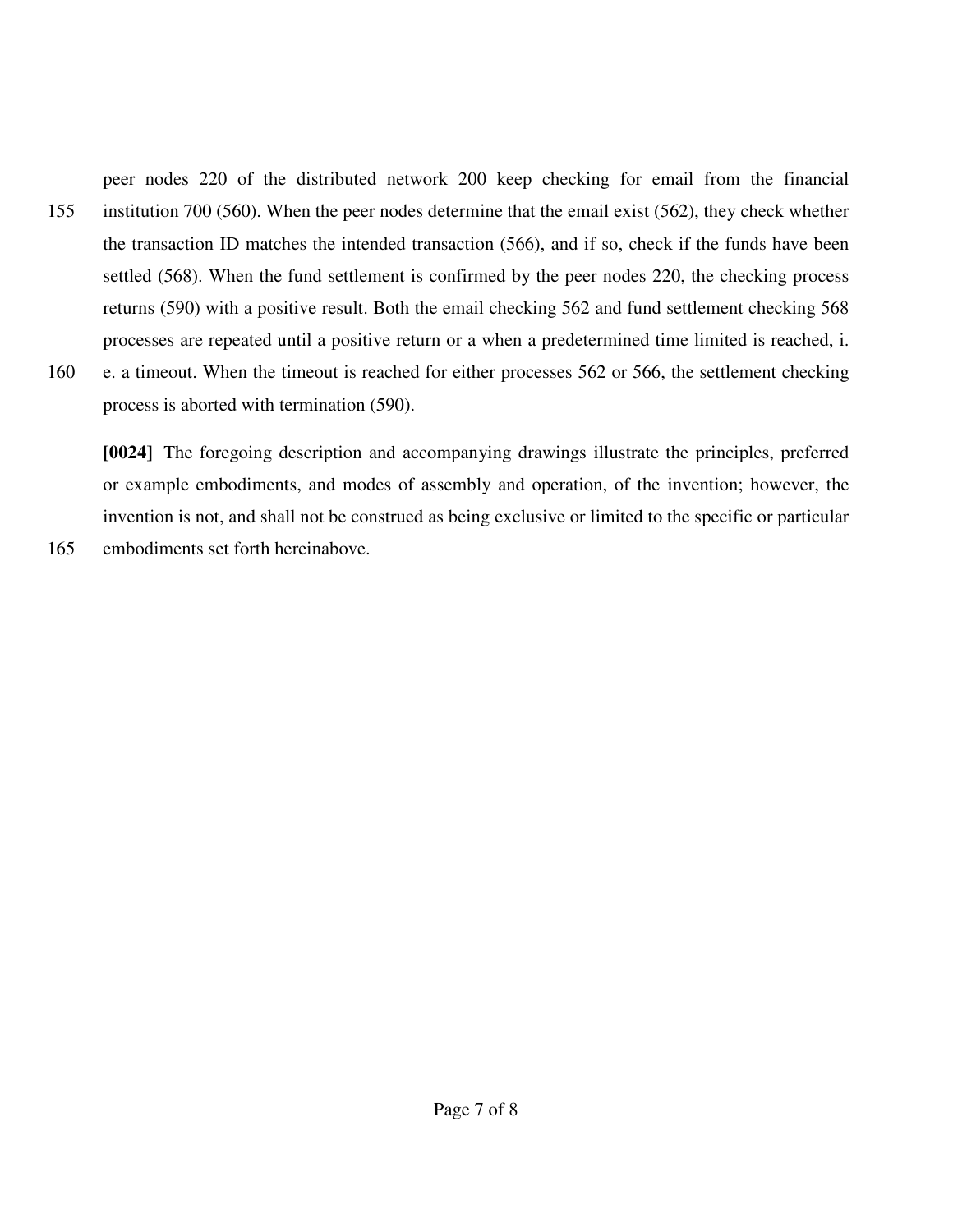### ABSTRACT

The present invention provides a crypto wallet integrated with secure and automated currency 170 exchange in a process that is independent of a third-party exchange service. Particularly, a distributed and automated exchange between cryptocurrency and FIAT money is integrated within the wallet. The cross-currency exchange function is accomplished by a 2-phase process. In the first phase, the wallet generates an order, signs it cryptographically, and broadcasts it to the network. In the second phase, the network nodes confirm each order transaction request and completes the 175 transaction. At each phase of the transaction process, security and verification measures are taken to ensure the legitimacy of the transaction.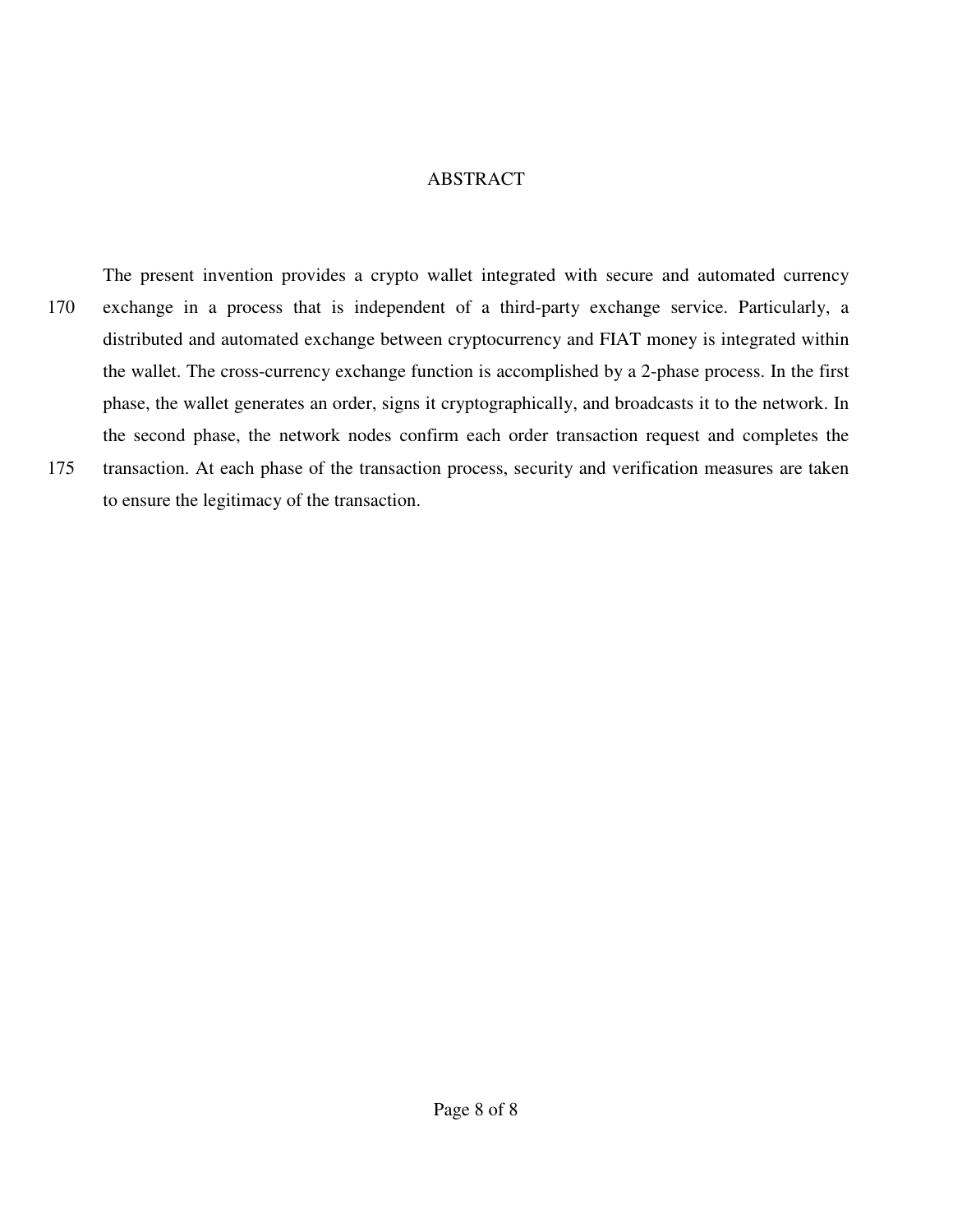

Fig. 1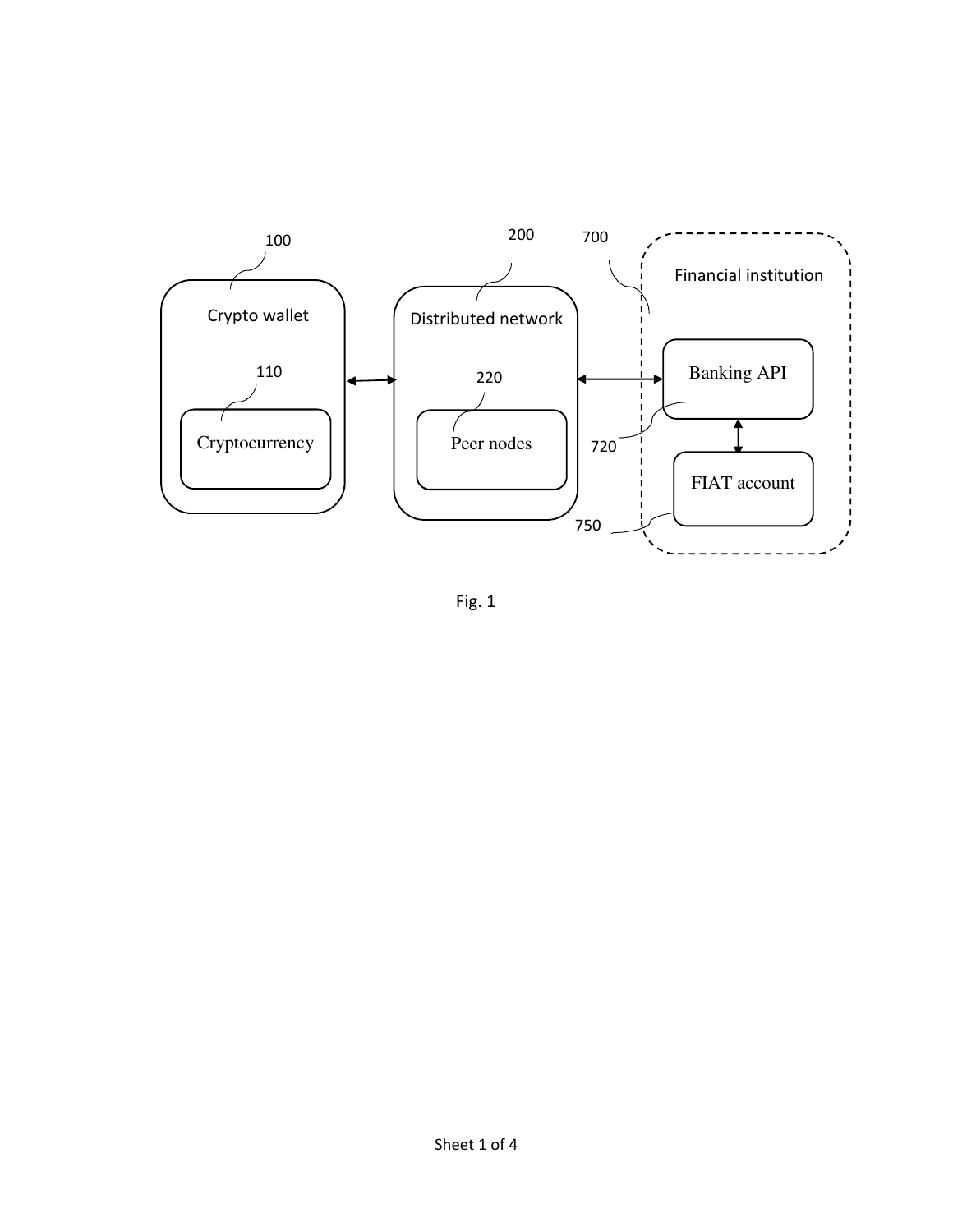

Fig. 2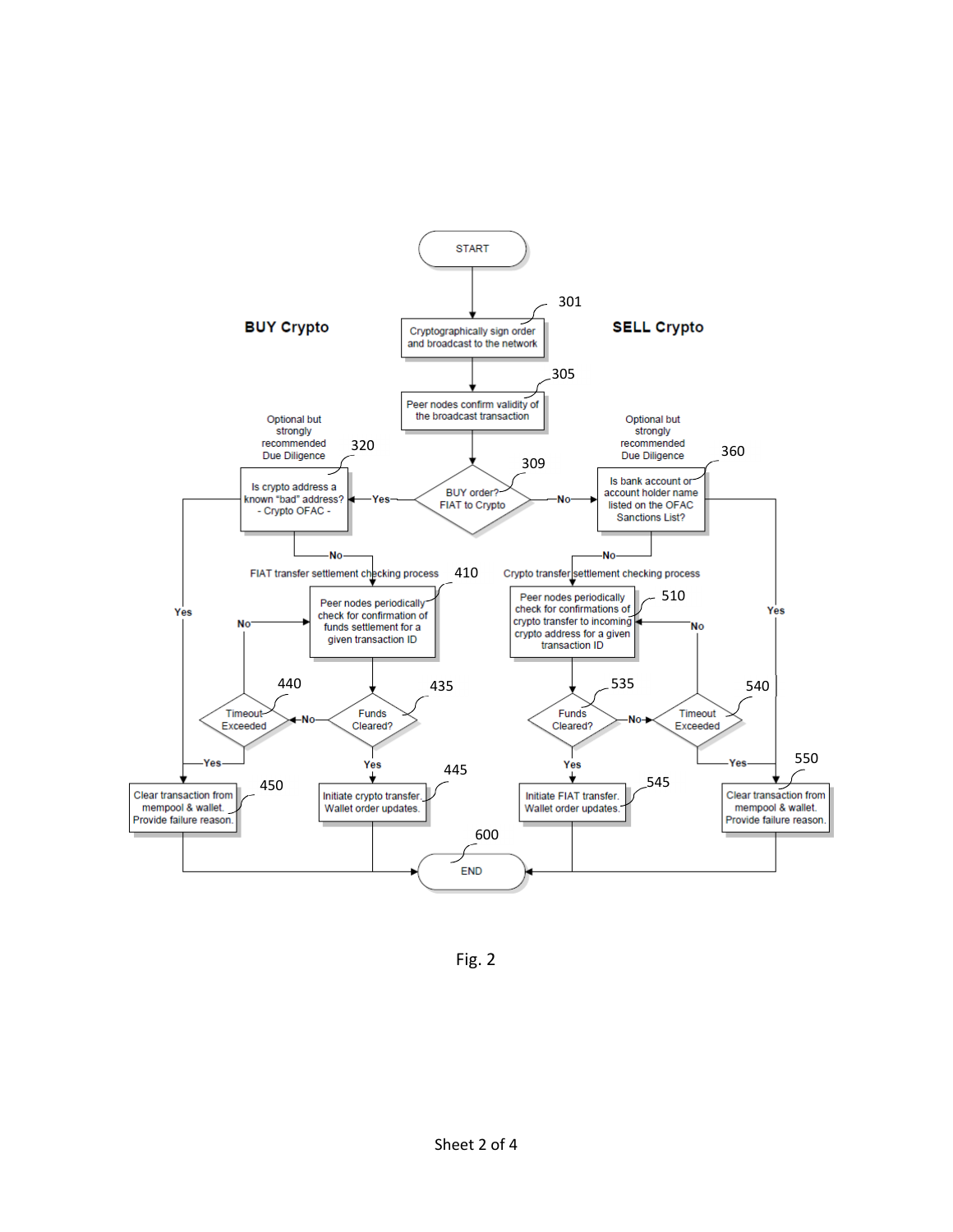

Fig. 3